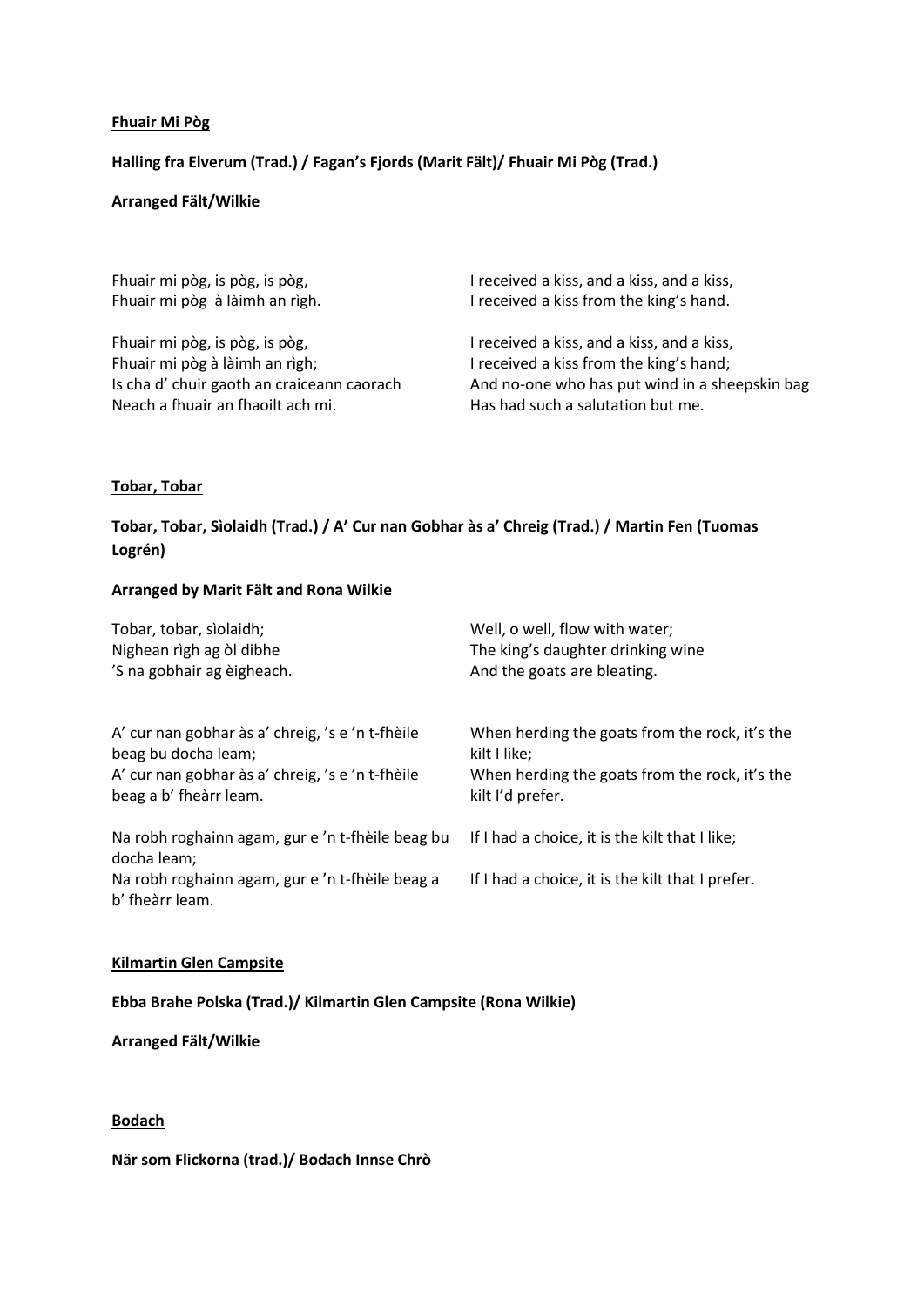#### **Arranged Fält/Wilkie**

När som flickorna de gifta sig då får de annat till att tänka på, Ta sin lilla vän, svänga om igen, Aldrig någonsin övergiva den, Förrän döden dem åtskilja.

Bodach Innse Chrò, Bodach Inbhir Seile; Bodach Innse Chrò, Bodach Inbhir Seile.

Thuirt an dàrna bodach Ris a' bhodach eile, "Cuiridh mi do cheann Ann an lag an teine!"

When the girls marry they get other things to think about, Take her little friend, turn around, Never ever forsake him, Until death do them part.

The old man from Inchcro, The old man from Inversheil; The old man from Inchcro, The old man from Inversheil.

The second old man said To the first old man, "I will stick your head In the hearth!"

# **The Reels**

**Quebecois Reel – La Gigue à M. Lasanté/ Midnight Crusie to Inverie (Patsy Reid)/ Ghoid Iad Mo Bhean Uam An Rèir** *(They Stole My Wife From Me Last Night)* **(Trad.)**

**Arranged Fält/Macdonald/Wilkie**

# **Psalm 107**

#### **Arranged Fält/Wilkie**

| ladsan a thèid sìos do'n fhairge air longaibh  | They that go down to the sea in ships,        |
|------------------------------------------------|-----------------------------------------------|
| A nì obair air uisgeachaibh mòra;              | That do business in great waters;             |
| Chì iadsan gnìomhaire an Tighearna,            | These see the works of the Lord,              |
| Agus a bhearta ionganta sa'n dòimhne.          | And his wonders in the deep.                  |
| An sin glaoidh iadsan an Tighearna nan àird,   | Then they cry unto the Lord in their trouble, |
| Agus as an teanntachdaibh bheir E iad.         | And he bringeth them out of their distresses. |
| Cuiridh e na donnan air fèith, O a Thighearna, | He maketh the storm a calm,                   |
| Agus bithidh nan tonnan nan tàmh.              | So that the waves thereof are still.          |

# **Rory's Dinosaur Jumper**

**Rory's Dinosaur Jumper (Rona Wilkie)/ Auchendoun Castle (trad.)**

**Arranged Fält/Wilkie**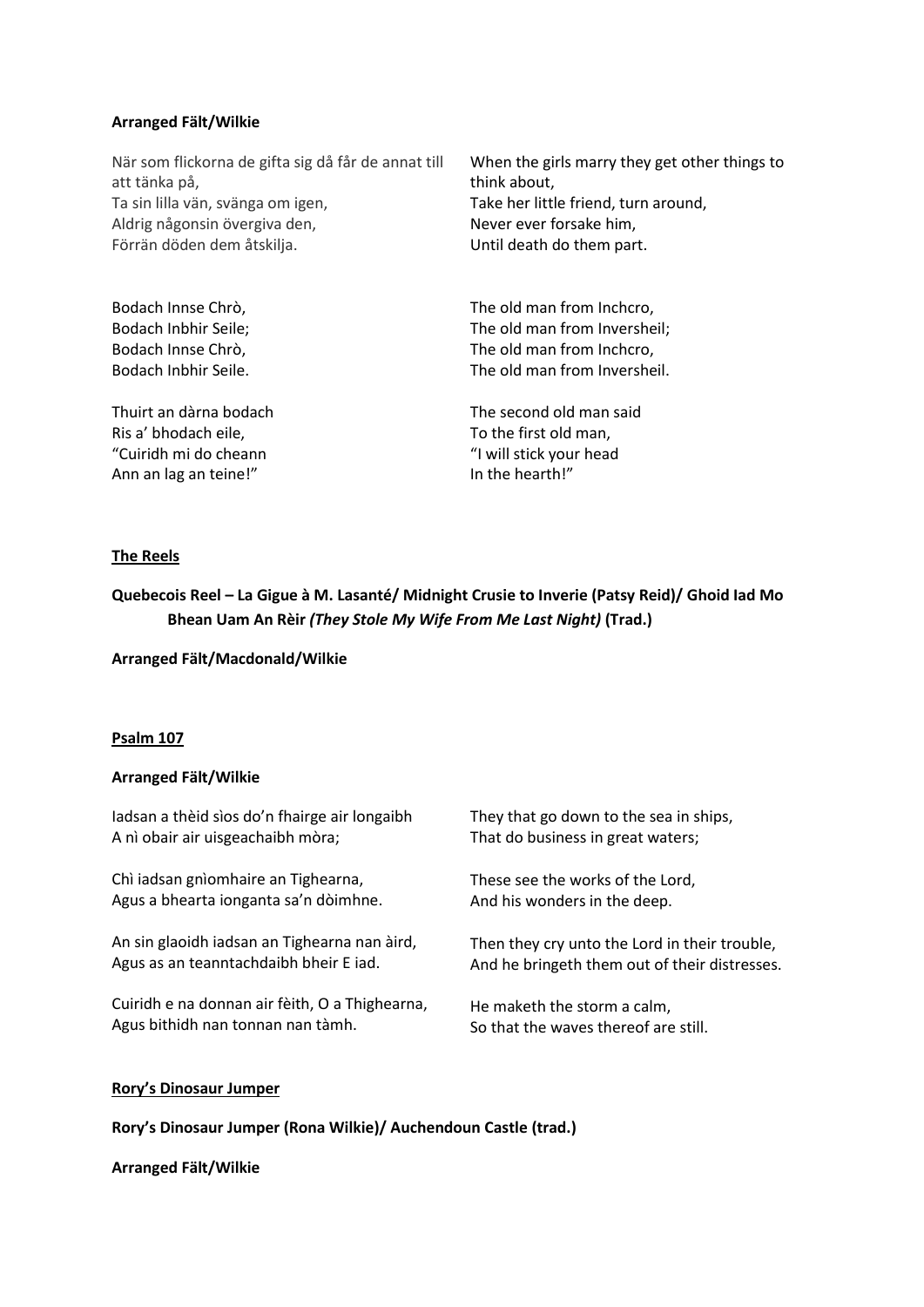### **Seo a' Bhliadhna**

#### **Seo a' Bhliadhna a dh'Fhàg mi Dubhach (trad.)**

#### **Arranged Fält/Wilkie**

Seo a' bhliadhn' a dh'fhàg mi dubhach, *Hurabhi Hurabhi, hì ho ro ho* Chaill mi mo bhràthair, 's mo phiuthair; *Hi ho ro hi, air faireal il ò* 'S chan e sin a tha mi cumha, Ach òigear òg an òir-fhuilt bhuidhe, 'S a' chiste chaoil ri taobh a' bhaile, Saor gu dùnadh, 's ùird ga barradh.

This is the year that has left me sorrowful, *Hurabhi hurabhi, hì ho ro ho* I lost my brother, and my sister; *Hi ho ro hi, air faireal il ò* And that is not what I am lamenting, Rather the young youth with golden-yellow hair, In the coffin beside the wall, The carpenter closing it, and the hammer sealing it.

# **New England Fireman Set**

**The Bold New England Fireman (Paul Anderson)/ Rodel Church (Paul Anderson)/ Yes! (Rona Wilkie)**

**Arranged Fält/Macdonald/Wilkie**

# **Tha Bò Dhubh Agam (trad./Rona Wilkie)**

#### **Arranged Fält/Wilkie**

| Tha bò dhubh agam, tha bò dhubh bhuam,      | I have a black cow, a black cow is what I need,     |
|---------------------------------------------|-----------------------------------------------------|
| Tha trì bà agam air an leacainn ud shuas.   | I have three cows on the hill up there.             |
| Tha each bàn agam, tha each bàn bhuam,      | I have a white horse, a white horse is what I need, |
| Tha trì eich agam air an leacainn ud shuas. | I have three white horses on the hill up there      |
| Tha nineag agam, is i tha grinn             | I have a wee girl and she is sweet                  |
| 'S i na cadal ann an sìth.                  | And she is asleep in peace.                         |

#### **Musicians:**

**Marit Fält: Låtmandola, Cittern, Voice, Piano Hitter, Gong, Cymbol, Drum, Thunderbox** 

**Rona Wilkie: Fiddle, Voice, Viola, Hardanger Fiddle**

**Allan Òg MacDonald: Percussion, Bòdhran**